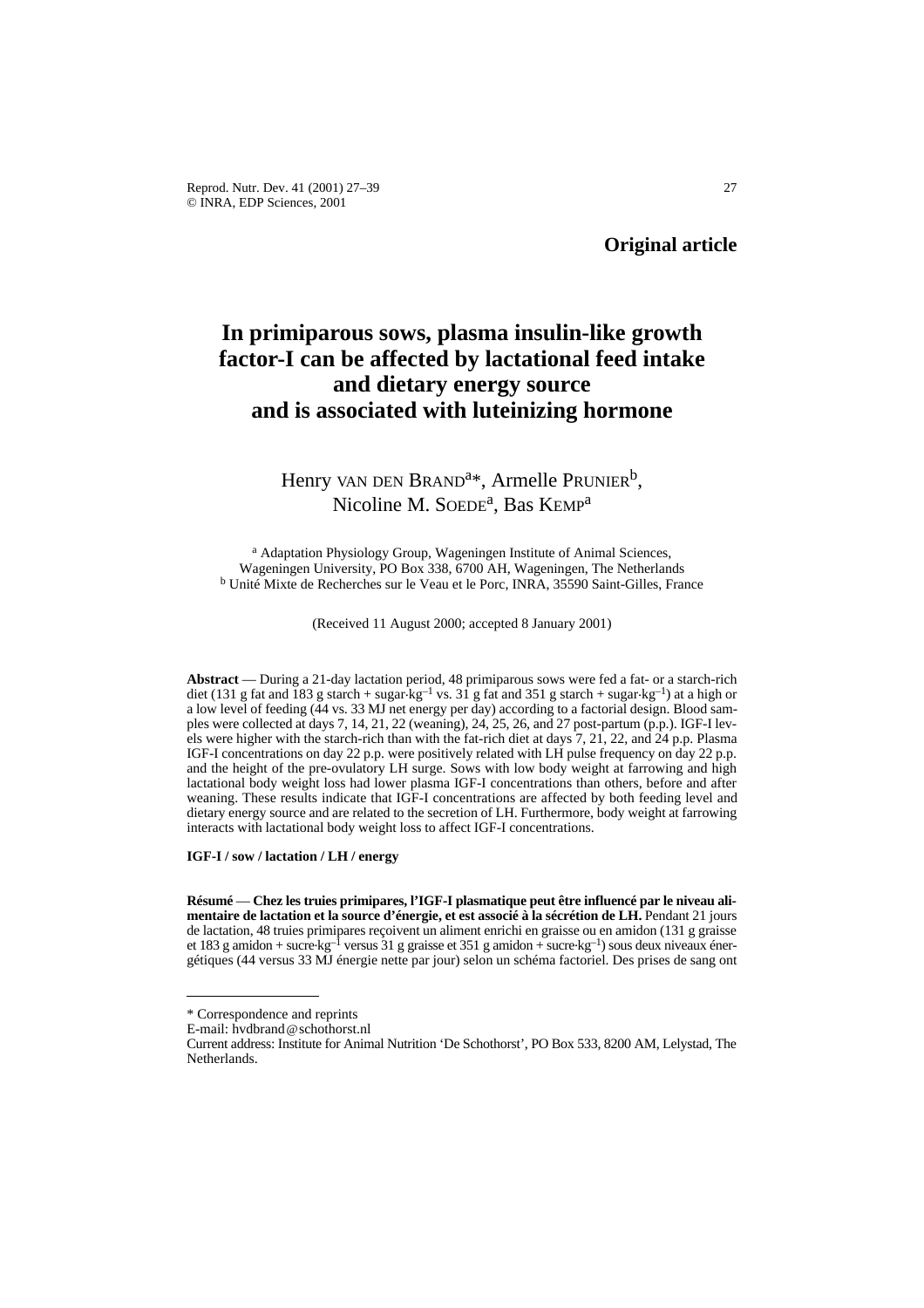lieu à 7, 14, 21, 22 (sevrage), 24, 25, 26, et 27 jours post-partum (p.p.). Les concentrations plasmatiques d'IGF-I mesurées de 21 à 26 jours p.p. augmentent avec le niveau d'énergie ingérée. Par ailleurs, elles sont plus élevées chez les truies recevant le régime enrichi en amidon aux jours 7, 21, 22 et 24 p.p. Les concentrations d'IGF-I mesurées à 22 jours p.p. sont corrélées positivement avec la pulsatilité de LH au jour 22 et avec l'amplitude du pic préovulatoire de LH. Les truies les plus légères à la mise bas et qui ont perdu le plus de poids en lactation ont des concentrations d' IGF-I plus faibles que les autres. Ces résultats montrent que les concentrations plasmatiques d'IGF-I sont influencées par la source d'énergie et par le niveau énergétique et qu'elles sont liées à la sécrétion de LH. De plus, le poids vif à la mise bas et la perte de poids en lactation interagissent pour moduler les concentrations d'IGF-I.

**IGF-I / truie / lactation / LH / énergie**

#### **1. INTRODUCTION**

In studies on the relationship between nutrition and reproduction, much emphasis has been given to insulin and insulin-like growth factor-I (IGF-I) as potential mediators (for reviews see [5, 12, 17]). Most studies regarding the role of IGF-I in reproduction are restricted to its influence on follicular development. Less emphasis has been given to relationships between systemic IGF-I levels and the hypothalamicpituitary axis.

An experiment was conducted to investigate effects of feeding level and dietary energy source in lactating primiparous sows on plasma insulin concentration and reproductive traits. Results of this experiment were described previously [19, 20]. They showed that feeding a starch-rich diet increased plasma insulin concentration compared with a fat-rich diet, whereas a reduction of 25% in feed intake did not affect plasma insulin concentration. No relationships were found between insulin and reproductive traits during and after lactation (e.g. LH pulse frequency, weaning-to-oestrus interval, ovulation rate, embryonic survival).

Therefore, additional analyses were performed to study effects of these diets on plasma IGF-I levels and its relationships with reproductive traits. Several studies have already demonstrated that IGF-I concentrations can be affected by feeding level in

various species including the pig (see [11, 18]). Whether dietary energy source plays a role in plasma IGF-I concentration is not clear.

The aims of this study were to investigate (1) effects of feeding level during lactation and dietary energy source on plasma IGF-I concentration, (2) whether plasma IGF-I concentrations are associated with reproductive traits, (3) whether insulin and IGF-I together are related with reproduction and (4) effects of body weight and body weight loss during lactation on IGF-I concentrations.

#### **2. MATERIALS AND METHODS**

#### **2.1. General design**

During a 21-day period of lactation, 4 (8 batches of 6) primiparous Yorkshire  $\times$ Dutch Landrace sows were allotted to a  $2 \times 2$  factorial experiment. Treatments were feeding level (High: 44 MJ NE per day; 1050 g protein per day or Low: 33 MJ NE per day; 790 g protein per day) and major dietary energy source (Fat: 131 g $\text{kg}^{-1}$  fat; 183 g.kg–1 starch plus sugar or Starch: 31 g $\text{kg}^{-1}$  fat; 351 g $\text{kg}^{-1}$  starch plus sugar). Each sow nursed 9 piglets. During lactation, sows were housed in climatic respiration chambers [21]. After weaning (day 22) all sows received the same amount of feed (31 MJ NE per day, 740 g protein per day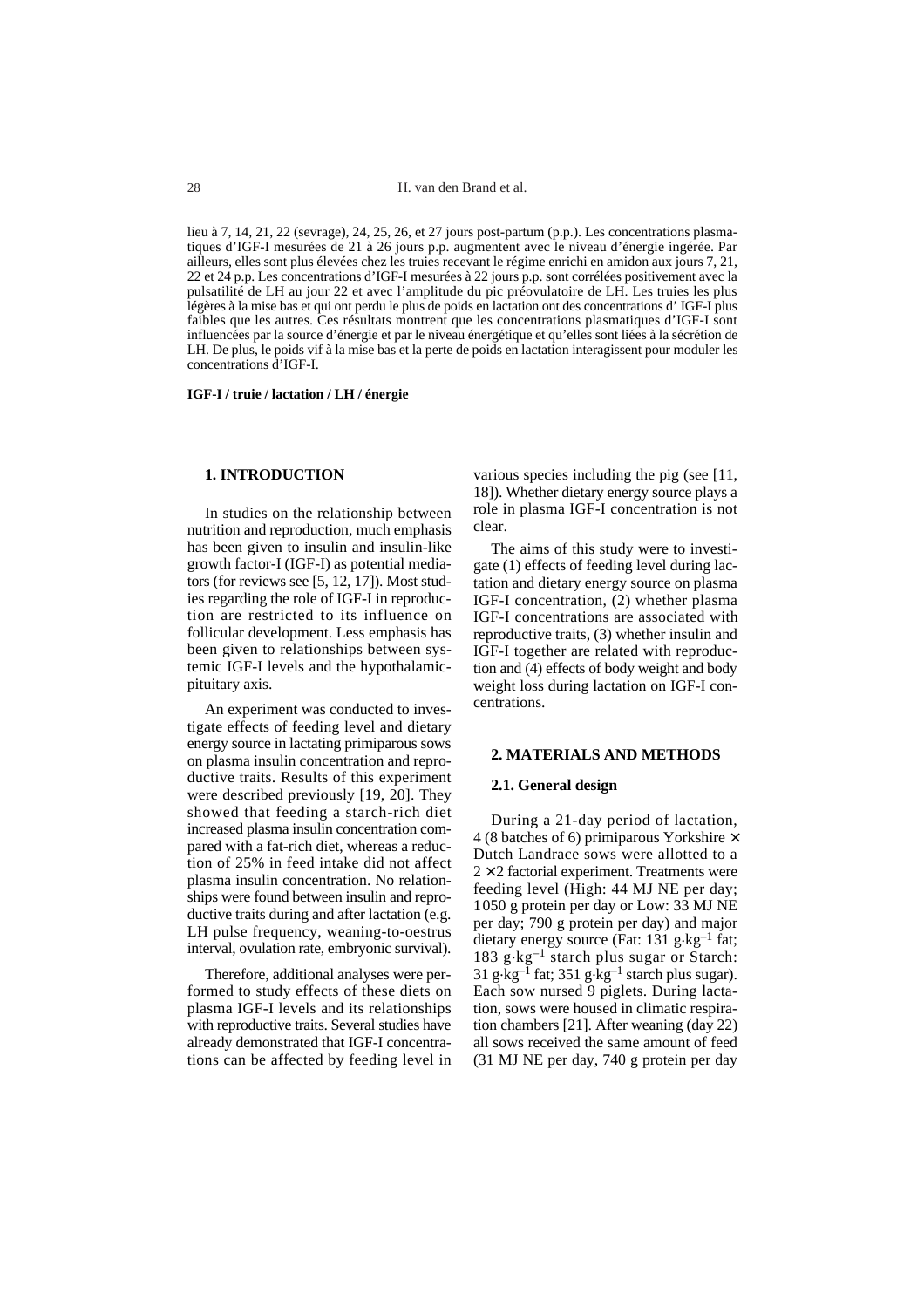from weaning to oestrus and 17.5 MJ NE per day, 420 g protein per day thereafter), but they remained on the same dietary energy source as fed during lactation. Sows that exhibited oestrus after weaning were inseminated and pregnant sows were slaughtered on day 35 of subsequent pregnancy. During lactation and around oestrus, frequent blood samples were taken to analyse metabolic and reproductive hormones. The experiment was conducted between autumn 1996 and spring 1997.

## **2.2. Animals and diets**

On day 8 (range 6 to 11) before parturition, sows were surgically fitted with a permanent jugular vein catheter, according to the method described previously [16]. On day 3 (range 0 to 5) after parturition, 6 sows in each batch were paired on basis of body weight and allotted to one of the treatments. All sows in batch 1, 3, 5, and 7 got the High feeding level, whereas sows in the other 4 batches got the Low feeding level. Within each batch, 3 sows were fed the Fat-rich diet and the other 3 sows got the Starch-rich diet. Both diets consisted of the same basal diet with sufficient protein, vitamins, and minerals. To this basal diet, either tallow (Fat) or maize starch plus dextrose (Starch) was added (Tab. I). Within each feeding level, diets were fed in different amounts to realise an isocaloric and isonitrogenous feed intake. Sows were fed twice daily (0800 and 1530 h). Water was available ad libitum for sows and piglets. No creep feed was offered to the piglets. On days 3 and 22, sows were weighed and backfat thickness was measured.

## **2.3. Blood sampling**

On days 7, 14, 21, and 22 after farrowing, blood samples were taken each 12 min during 12 h. Furthermore, from 48 h after weaning, blood samples were taken at 4-h intervals until 24 h after the end of oestrus. Thereafter, blood samples were taken each 12-h, for 9 days. All blood samples were collected in ice-cooled polypropylene tubes, containing 100 µL of EDTA solution  $(144 \text{ mg} \cdot \text{mL}^{-1} \text{ saline})$ , placed on ice immediately after collection and centrifuged at  $2000 \times g$  for 10 min at 4 °C. Plasma was stored at –20 °C until analyses. Due to lack of catheter patency, not for all sows all blood samples were available.

#### **2.4. Plasma analyses**

Plasma samples taken at –60, –48, –36, –24, –12, 0, 12, 24, 36, 48, 60, 84, 120, 156, 228, 300 and 372 min relative to the morning meal on days 7, 14, and 21 of lactation were analysed for glucose and insulin. The areas under the curve (AUC) were calculated from 0 to 372 min after feeding, corrected for the average concentration before feeding (–60 to 0 min) as the basic concentration. All plasma samples of days 7, 14, 21, and 22 as well as 13 samples taken each 4 h around expected LH surge were determined for LH concentrations. Plasma oestradiol concentrations were analysed in 8-h samples taken from 76 h to 36 h before the LH surge and in 4-h samples from 36 h before to 36 h after the LH surge. Mean oestradiol concentration was calculated from 52 to 0 h before the LH surge. Plasma progesterone concentrations were measured in samples taken from 24 to 52 h after the LH surge in 4-h intervals and from 52 to 250 h after the LH surge in 12-h intervals. Mean progesterone concentration was calculated from 24 to 250 h after the LH surge. Details about the used detection techniques and coefficients of variation are described previously [19, 20]. Due to a very high LH pulse frequency on the day of weaning, no number of LH pulses could be counted for 3 sows.

For days 7, 14, and 21 of lactation, day 22 (weaning) and days 2 to 5 after weaning, one plasma sample (12.00 h) was analysed in duplicate for plasma IGF-I concentration in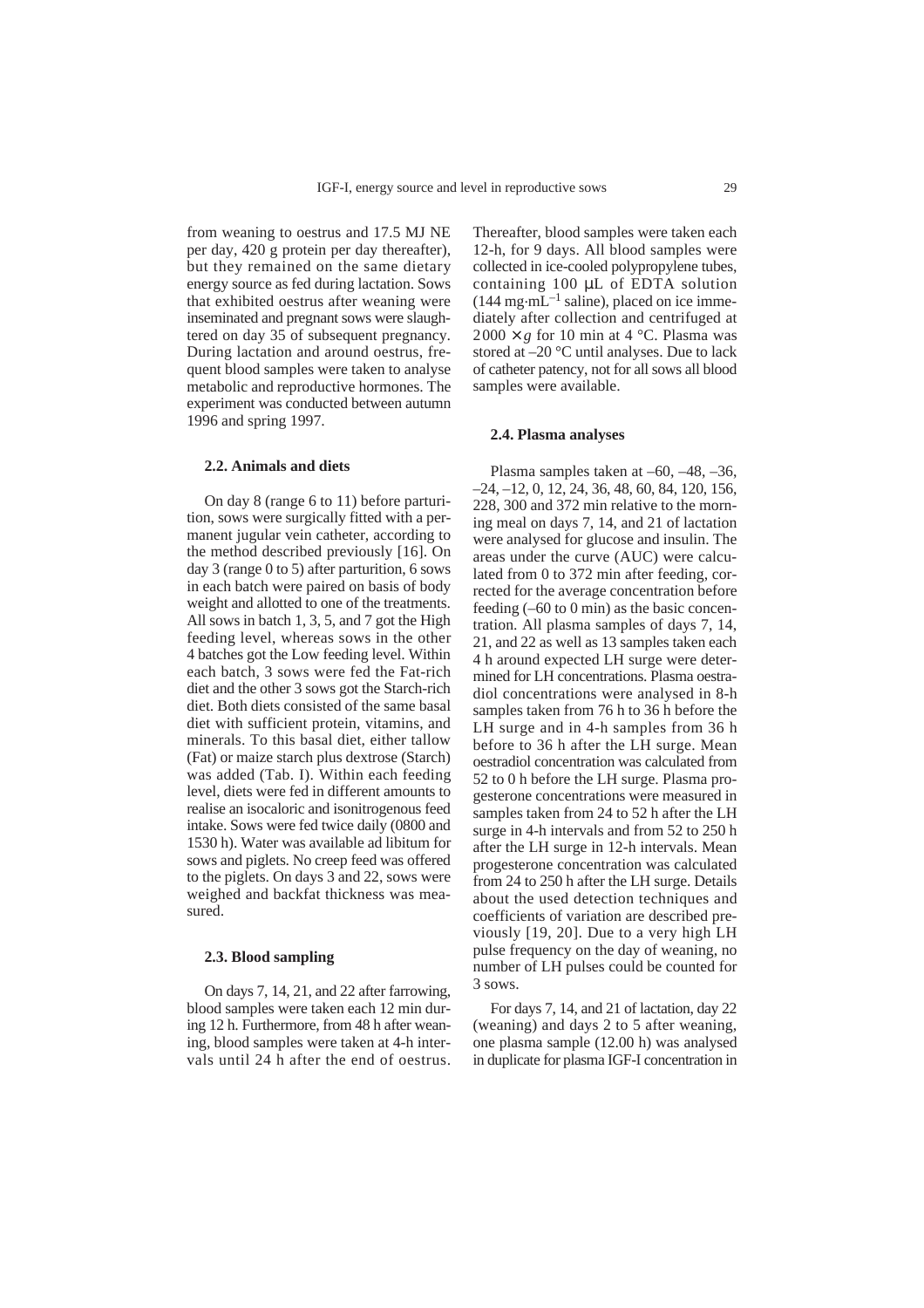| Ingredient                     | Starch, g  |                | Fat, g     |                |  |  |  |
|--------------------------------|------------|----------------|------------|----------------|--|--|--|
| Barley                         |            | 238            | 238        |                |  |  |  |
| Wheat middlings                |            | 50             | 50         |                |  |  |  |
| Toasted soybeans               |            | 57             | 57         |                |  |  |  |
| <b>Extracted soybeans</b>      |            | 115            | 115        |                |  |  |  |
| Extracted sunflower seed       |            | 178            | 178        |                |  |  |  |
| Extracted rape seed            |            | 36             | 36         |                |  |  |  |
| Meat and bone meal             |            | 48             |            | 48             |  |  |  |
| Alfalfa meal                   |            | $\overline{2}$ |            | $\overline{2}$ |  |  |  |
| Limestone                      |            | 8.3            |            | 8.3            |  |  |  |
| Monocalcium phosphate          |            | 7.1            | 7.1        |                |  |  |  |
| Salt                           |            | 2.4            | 2.4        |                |  |  |  |
| L-Lysine HCl                   |            | 1.2            | 1.2        |                |  |  |  |
| DL-Methionine                  | 1.2        |                | 1.2        |                |  |  |  |
| Vitamin-mineral premix         | 17.8       |                | 17.8       |                |  |  |  |
| Maize starch                   | 178        |                |            |                |  |  |  |
| Dextrose                       | 60         |                |            |                |  |  |  |
| Tallow                         |            |                | 81         |                |  |  |  |
| Total, g <sup>a</sup>          | 1000       |                | 843        |                |  |  |  |
| Content                        | Calculated | Analysed       | Calculated | Analysed       |  |  |  |
|                                | g/1000 g   |                | g/843 g    |                |  |  |  |
| Crude protein                  | 211.2      | 199.1          | 210.5      | 198.9          |  |  |  |
| Crude fat                      | 33.2       | 30.7           | 113.7      | 110.4          |  |  |  |
| Starch                         | 305.4      | 304.8          | 149.8      | 144.3          |  |  |  |
| Sugarb                         | 75.5       | 46.2           | 16.1       | 9.9            |  |  |  |
| kJ NE (for swine) $\rm^c$      | 8800       |                | 8800       |                |  |  |  |
| kJ ME (for swine) $c$          | 11600      |                | 10600      |                |  |  |  |
| Digestible lysine <sup>d</sup> | 8.4        |                | 8.4        |                |  |  |  |

**Table I.** Composition of the experimental diets (as fed).

<sup>a</sup> 1000 g of the Starch diet and 843 g of the Fat diet are isocaloric and isonitrogenic.

b Difference in glucose content with or without extraction of starch in 40% alcohol.

c According to the Centraal Veevoederbureau (CVB, 1988).

<sup>d</sup> Fecal digestibility (CVB, 1988).

Digestible lysine<sup>d</sup>

a single RIA as described previously [9]. The intra-assay CV was  $7.2\%$  at  $200$  ng $\cdot$ mL<sup>-1</sup>. Only one plasma sample per day was analysed for IGF-I level, because of the relatively low variation in IGF-I level throughout the day [15].

## **2.5. Follicle size, oestrus and ovulation rate**

On day 2 after weaning, mean follicle size was assessed by transrectal ultra-

sonography as described by Soede et al. [16]. From days 2 to 10 after weaning, oestrus detection was performed at 8-h intervals (0800, 1600 and 2400 h, in the presence of a vasectomized boar, using the back pressure test). Sows not exhibiting oestrus within 10 days after weaning were assumed to be in anoestrus. Sows that expressed oestrus were inseminated every day of standing oestrus with a commercial dose of semen containing  $3 \times 10^9$  sperm cells. On day 35 after the last insemination, sows were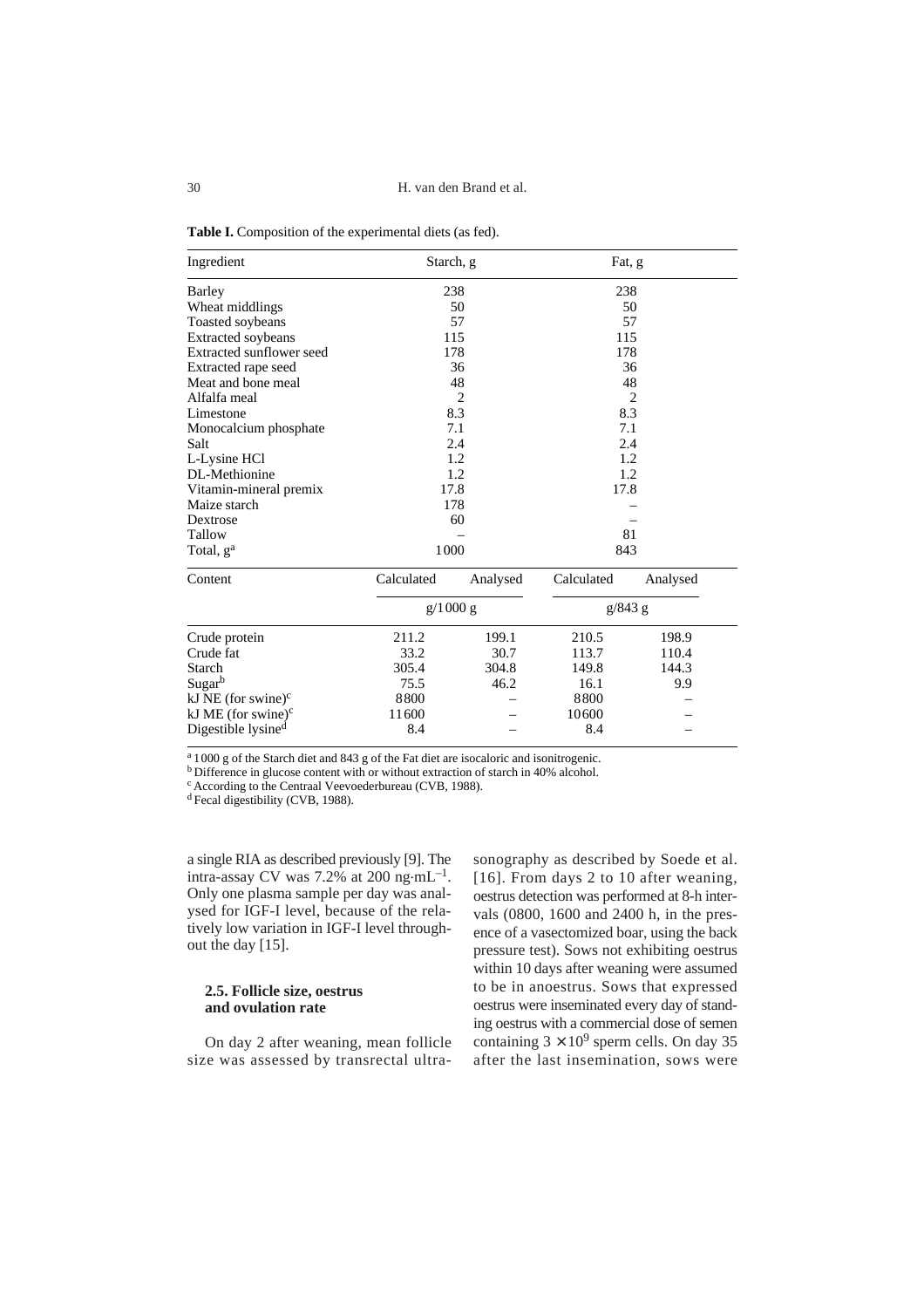slaughtered to determine the ovulation rate and embryonic survival.

#### **2.6. Statistical analyses**

To test effects of treatments and days on IGF-I concentration the following model was used:

$$
Y_{ijklm} = \mu + F_i + e1_{ij} + E_k + (F \times E)_{ik} + e2_{ijkl} + D_m + (F \times D)_{im} + (E \times D)_{km} + (F \times E \times D)_{ikm} + e3_{ijklm}
$$
 (1)

where  $Y_{ijklm}$  = dependent variable;  $\mu$  = overall mean;  $F_i$  = feeding level during lactation  $(i = High, Low); e1_{ii} = error term 1, which$ represents the random effect of batch<sub>i</sub>  $(i = 1$  to 4) nested within feeding level;  $E_k =$ energy source (k = Starch, Fat);  $(F \times E)_i =$ interaction between feeding level and energy source;  $e^2$ <sub>iikl</sub> = error term 2, which represents the random effect of sow<sub>1</sub> ( $l = 1$  to 3) nested within batch, feeding level, and energy source;  $D_m = day$  after parturition  $(m = 7,14,21, 22, \overline{2}4, 25, 26, 27); (F \times D)_{im}$  $=$  interaction between feeding level and day;  $(E \times D)_{km}$  = interaction between energy source and day;  $(F \times E \times D)_{ikm}$  = interaction between feeding level, energy source, and day;  $e3_{ijklm}$  = residual error. The effect of feeding level was tested against error term 1. Effect of energy source and the interaction between feeding level and energy source were tested against error term 2. Day effect and the interactions with day were tested against the residual error.

Due to some missing values not all LSmeans could be estimated and therefore no comparisons between treatments and days could be performed. Therefore, effects of treatments on IGF-I concentrations are tested again per day with the following model:

$$
Y_{ijk} = \mu + F_i + e1_{ij} + E_k + (F \times E)_{ik} + e_{ijk}
$$
\n(2)

where  $Y_{ijk}$  = dependent variable;  $\mu$  = overall mean;  $\mathbf{\ddot{F}}_i$  = feeding level (i = High, Low);

 $e1_{ii}$  = error term 1, which represented the random effect of batch<sub>i</sub> (j = 1 to 4) nested within feeding level;  $\vec{E}_k$  = energy source (k = Fat, Starch);  $(F \times \mathbf{\hat{E}})_{ik}$  = interaction between feeding level and energy source;  $e_{ijk}$  = residual error. Effect of feeding level was tested against error term 1. Effect of energy source and the interaction between feeding level and energy source were tested against the residual error. To test weaningto-oestrus interval, ovulation rate, embryonic survival and body characteristics, also model 2 was used.

Overall correlation analyses were performed for IGF-I concentrations between days, and also between IGF-I concentrations on the different days and plasma glucose and insulin concentrations. Relationships between IGF-I on the different days and reproductive traits were tested with model 2, except that IGF-I concentration and its interactions with feeding level and energy source (including the triple interaction) were added to the model as covariates. To check whether regressions between IGF-I and reproduction traits were consistent within and between treatments, because IGF-I concentration was influenced by treatments, overall one-way correlation analyses with IGF-I were performed. Only for presentation of LSmeans in Table IV, IGF-I concentrations on days 21 or 22 were divided into 3 classes based on the number of observations, and after this, classes were introduced into model 2 as class variable.

Additional effects of insulin to IGF-I concentrations on day 21 on reproductive traits were also tested with model 2, except that both insulin and IGF-I, and all their interactions were introduced to the model as covariates.

To analyse effects of body weight at farrowing and lactational body weight loss, also model 2 was used, except that body weight at farrowing and body weight loss, together with their interactions, were included in the model as covariates. Only for presentation of LSmeans in Figure 3,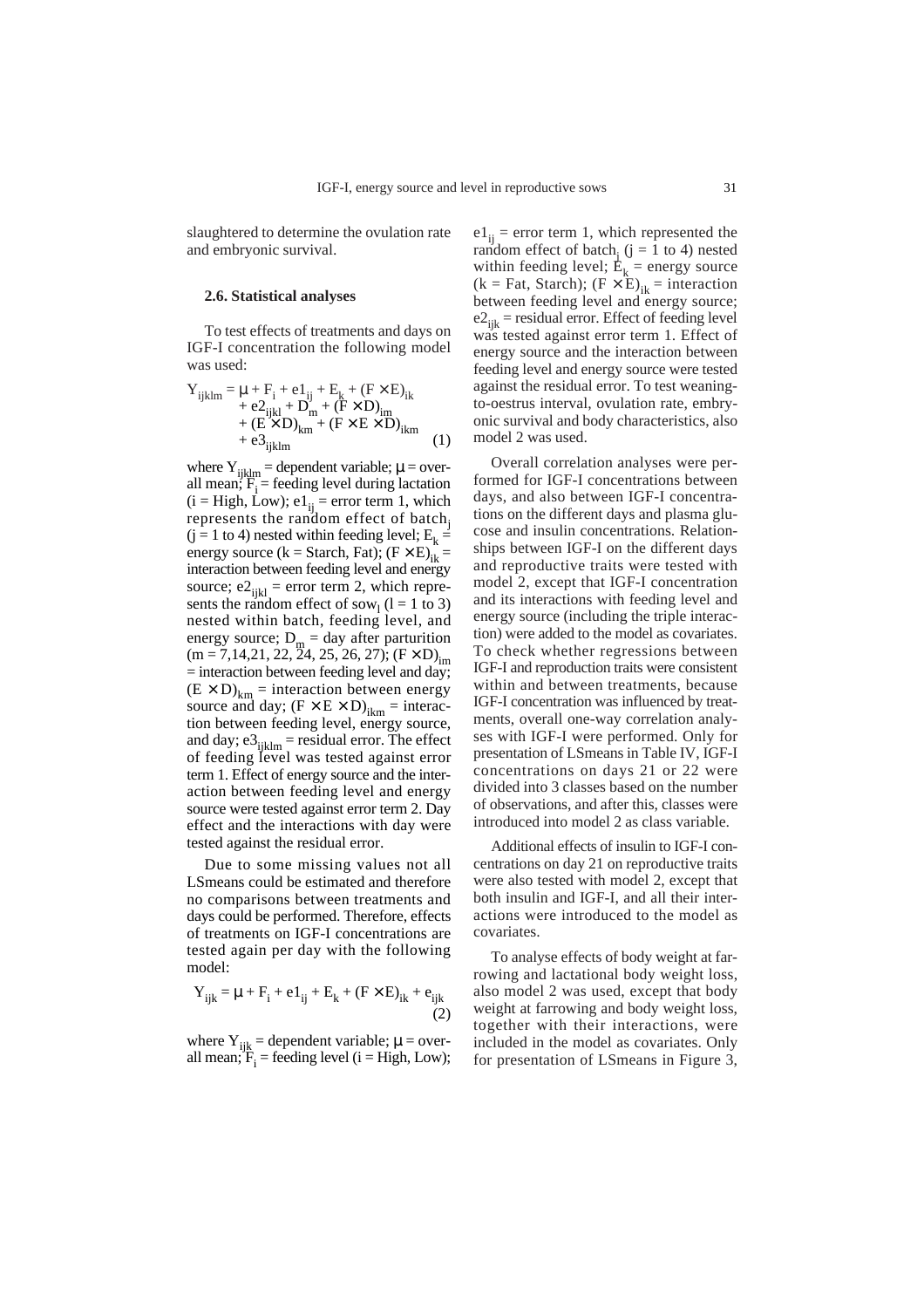body weight on day 3 after parturition was divided into 2 classes (Light:  $\leq 160$  kg,  $n = 24$  and Heavy > 160 kg,  $n = 24$ ; range: 144 to 186 kg), and within each body weight class, 2 classes (Low:  $\leq 17$  kg,  $n = 12$  and High:  $> 17$  kg,  $n = 12$ ; range 1 to 37 kg) of body weight loss during lactation were made.

In all analyses regarding relationships, non-significant interactions and treatments were deleted from the model. All statistical analyses were performed with the GLMprocedure of the statistical package SAS [14]. For analysing the number of sows in oestrus and the number of pregnant sows, Fisher exact test of SAS [14] was used.

#### **3. RESULTS**

## **3.1. Average reproductive and body characteristics**

In Table II average reproductive and body characteristics per treatment group are summarised. The number of sows in oestrus within 10 days after weaning was higher at the High feeding level  $(P < 0.01)$ . Weaningto-oestrus interval was not affected by

treatments. Ovulation rate tended to be higher in sows fed the High feeding level during lactation (18.0 vs. 16.2; SEM =  $0.6$ ;  $P = 0.09$ ), whereas embryonic survival was not affected by treatments.

Body weight at farrowing and weaning was not significantly affected by the treatments. Backfat thickness at weaning was higher for sows fed the Starch-rich diet compared to sows fed the Fat-rich diet (13.5 vs. 12.3 mm,  $SEM = 0.3$ ;  $P = 0.05$ ).

## **3.2. Effect of day, feeding level and dietary energy source on IGF-I**

Plasma IGF-I profiles during and after lactation for the four treatments are shown in Figure 1. There was a significant feeding level  $\times$  day interaction ( $\dot{P} = 0.02$ ). Plasma IGF-I concentration decreased during lactation only in sows fed the Low feeding level, whereas in sows fed the High feeding level, IGF-I concentration remained high during the whole lactation. On the day of weaning (day 22) IGF-I concentration decreased, and thereafter an increase in IGF-I concentration was found in all treatment groups (Fig. 1; *P* < 0.05).

Table II. Average reproductive and body characteristics per treatment group.

| Feeding level <sup>a</sup>         |       | High   |       | Low    | <b>SEM</b> | $P$ -value <sup>b</sup> |                  |
|------------------------------------|-------|--------|-------|--------|------------|-------------------------|------------------|
| Energy source                      | Fat   | Starch | Fat   | Starch |            | Feeding<br>level        | Energy<br>source |
| All sows, $n$                      | 12.   | 12     | 12    | 12     |            |                         |                  |
| Body weight at farrowing, kg       | 161.6 | 161.6  | 161.0 | 163.3  | 2.7        | 0.90                    | 0.66             |
| Backfat thickness at farrowing, mm | 17.6  | 18.7   | 17.3  | 17.3   | 0.6        | 0.19                    | 0.42             |
| Body weight at weaning, kg         | 146.0 | 149.1  | 137.8 | 141.8  | 2.3        | 0.20                    | 0.14             |
| Backfat thickness at weaning, mm   | 12.3  | 14.2   | 12.2  | 12.7   | 0.6        | 0.28                    | 0.05             |
| Sows in oestrus, $n$               | 12    | 11     | 7     | 8      |            | 0.01                    | 1.00             |
| Weaning-to-oestrus interval, h     | 123   | 122    | 152   | 130    | 9          | 0.14                    | 0.20             |
| Pregnant sows,                     | 11    | 10     | 6     | 8      |            | 1.00                    | 1.00             |
| Ovulation rate, $n$                | 17.9  | 18.2   | 15.5  | 16.9   | 1.2        | 0.09                    | 0.50             |
| Embryo survival, %                 | 75.0  | 65.6   | 65.0  | 70.4   | 5.0        | 0.64                    | 0.70             |

<sup>a</sup> During lactation.

<sup>b</sup> Statistical significance; no significant feeding level × energy source interactions were observed.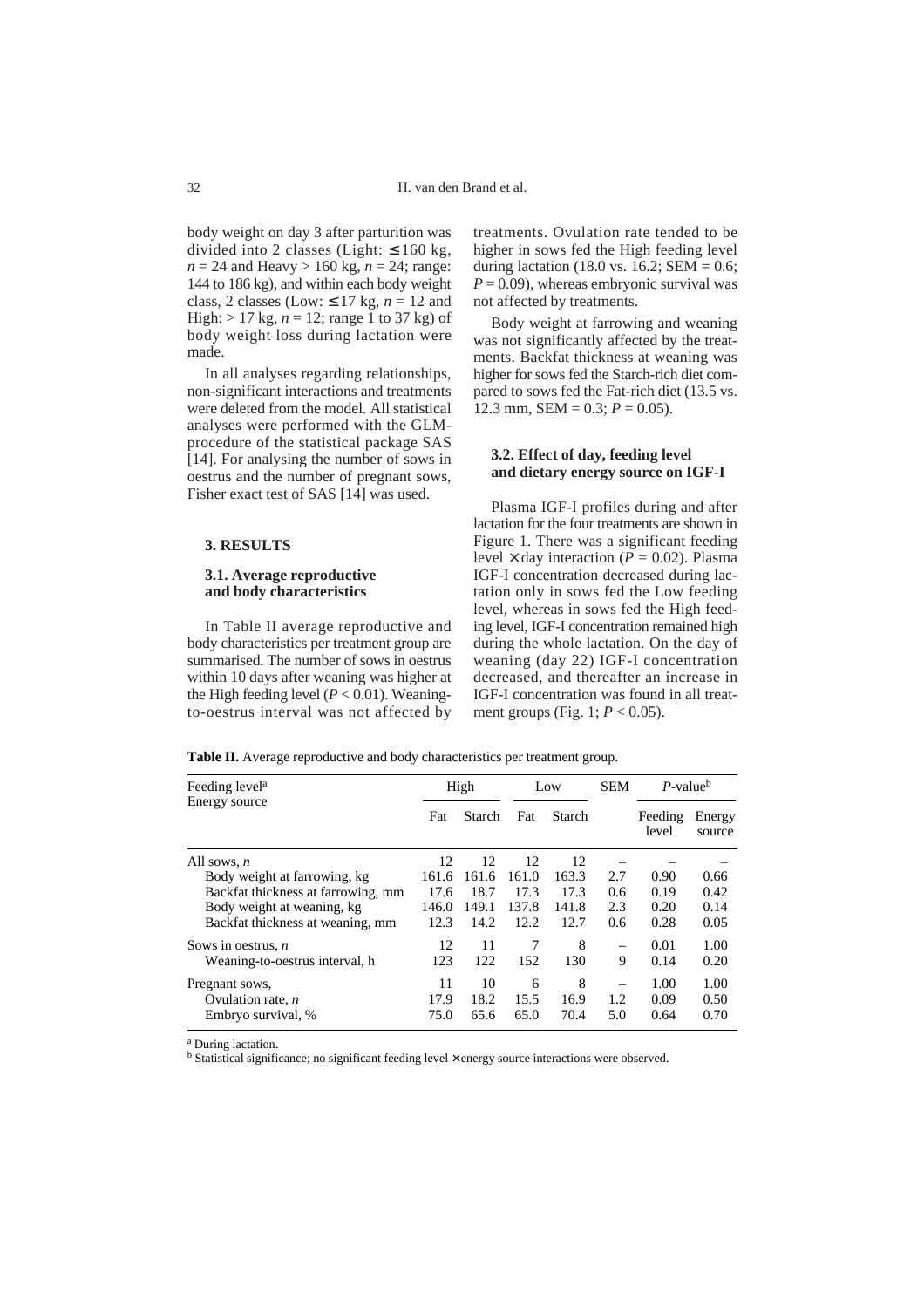

**Figure 1.** Plasma IGF-I (SEM = 12) profile per treatment. High = High feeding level during lactation; Low = Low feeding level during lactation; Fat = Fat-rich diet; Starch = Starch-rich diet;  $F =$  Effect of feeding level during lactation; D = Effect of dietary energy source;  $\dagger$  *P* < 0.10; \* *P* < 0.05; \*\* *P* < 0.01.

No interaction between feeding level and dietary energy source was found in IGF-I concentration for any of the sampling days. Increasing feeding level during lactation resulted in (a tendency to) higher IGF-I concentrations on days 21 (160 vs. 102 ng·mL<sup>-1</sup>; SEM = 17; *P* = 0.05), and 22 (115 vs. 71 ng·mL<sup>-1</sup>; SEM = 14;  $P = 0.07$ ) after farrowing as well as on days 2 (198 vs. 146 ng·mL<sup>-1</sup>; SEM = 13;  $P = 0.03$ ), 3 (230) vs. 203 ng·mL<sup>-1</sup>; SEM = 12;  $P = 0.10$ ), and 4 (255 vs. 221 ng·mL<sup>-1</sup>; SEM = 12;  $P = 0.10$ ) post-weaning. In sows fed the Starch-rich compared with sows fed the Fatrich diet, IGF-I concentrations were higher on days 7 (203 vs. 166 ng·mL<sup>-1</sup>; SEM = 10;  $P = 0.02$ ), 21 (154 vs. 107 ng·mL<sup>-1</sup>; SEM = 11; *P* = 0.007), and 22 after farrowing (108 vs. 77 ng·mL<sup>-1</sup>; SEM = 10;  $P = 0.04$ ) and tended to be higher on day 3 post-weaning (234 vs. 205 ng $\cdot$ mL<sup>-1</sup>;  $SEM = 11; P = 0.08$ .

IGF-I concentrations measured on the different days were positively correlated (Tab. III). Plasma IGF-I concentrations on different days were also correlated with plasma glucose and insulin concentrations on different days (Tab. III).

## **3.3. Relationships between IGF-I and reproductive traits**

No relationships between IGF-I concentration on days 7 and 14 of lactation and reproductive traits were found. In Table IV, relationships between IGF-I concentration on days 21 and 22 (day of weaning) with LH pulsatility and the pre-ovulatory LH surge are shown. Treatment corrected IGF-I concentration on day 21 tended to be  $(P < 0.10)$  positively related with LH pulsatility on day 22 (weaning) and the height of the pre-ovulatory LH surge. The relationships between IGF-I on day 22 and LH pulsatility on day 22 as well as the LH surge were positive  $(P < 0.05)$ . The relationships between IGF-I and LH pulsatility were similar within all treatment groups. Figure 2 shows, as an example, the relationship between the IGF-I concentration on day 21 of lactation and the number of LH pulses immediately after weaning. Overall,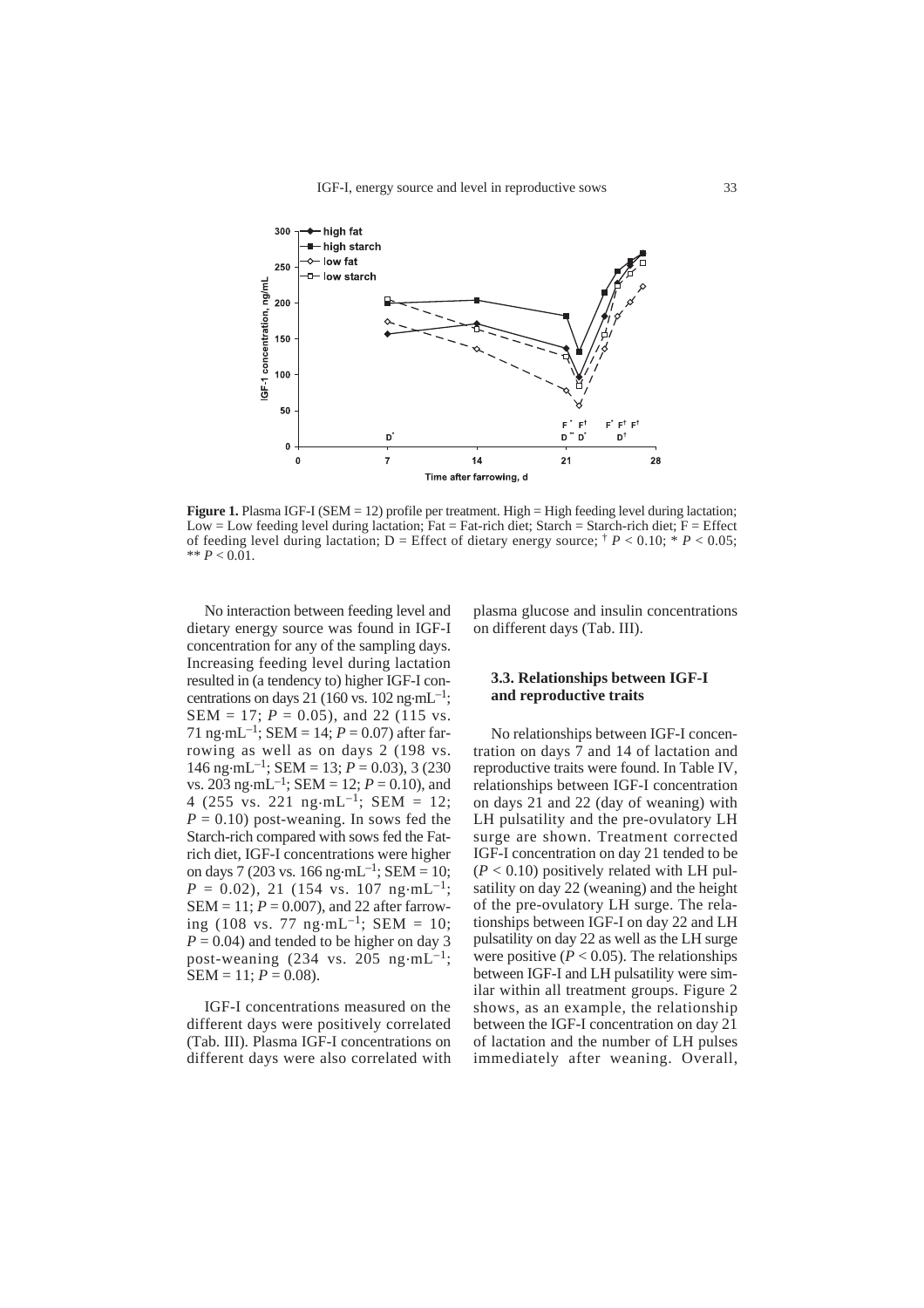**Table III**. Coefficients of correlation between plasma IGF-I concentration  $(ng·mL^{-1})$ , glucose area under the curve (AUC;  $g/6.2$  h), and insulin AUC (mIU/6.2 h) on days 7, 14, 21, and 22 (weaning) after farrowing.

|                     | IGF-I, day $7$   | IGF-I, day $14$  | IGF-I, day $21$ | IGF-I, day 22    |  |
|---------------------|------------------|------------------|-----------------|------------------|--|
| IGF-I, day $7$      |                  |                  |                 |                  |  |
| IGF-I, day 14       | $0.58***$        |                  |                 |                  |  |
| IGF-I, day $21$     | $0.46***$        | $0.79***$        |                 |                  |  |
| IGF-I, day 22       | $0.52***$        | $0.70***$        | $0.93***$       |                  |  |
| Glucose AUC, day 7  | $0.34*$          | 0.15             | 0.19            | 0.17             |  |
| Glucose AUC, day 14 | 0.22             | 0.14             | 0.25            | 0.19             |  |
| Glucose AUC, day 21 | $0.39**$         | $0.25^{\dagger}$ | $0.31*$         | $0.28^{\dagger}$ |  |
| Insulin AUC, day 7  | $0.31^{\dagger}$ | 0.20             | 0.23            | 0.20             |  |
| Insulin AUC, day 14 | $0.40**$         | $0.27^{\dagger}$ | $0.39*$         | $0.28^{\dagger}$ |  |
| Insulin AUC, day 21 | $0.35*$          | $0.26^{\dagger}$ | $0.37*$         | $0.36*$          |  |

 $\uparrow$  *P* < 0.10; \* *P* < 0.05; \*\* *P* < 0.01; \*\*\* *P* < 0.001.

one-way correlation analyses between IGF-I concentration and LH showed comparable results, except that the regressions were somewhat stronger (Tab. IV). Furthermore, overall relationship (β) remained consistent with the treatment-corrected relationships.

After correction for treatments, no relationships were found between IGF-I and follicle size on day 2 after weaning, weaning-to-oestrus interval, duration of oestrus, mean oestradiol concentration, mean progesterone concentration, ovulation rate, and embryonic survival (results not shown). Overall one-way analysis showed a positive relationship between IGF-I concentration on day 21 and follicle size on day 2 after weaning, although this relationship was weak  $(R^2 = 0.11; \beta = 0.0053; P = 0.04)$ .

## **3.4. Additional effect of insulin to IGF-I**

Addition of plasma insulin AUC to the model, together with IGF-I on the different days, did not show significant effects of insulin above the effect of IGF-I on LH pulsatility or other reproductive traits.

## **3.5. Effect of body weight and lactational body weight loss on IGF-I**

After correction for treatments (feeding level and dietary energy source), an interaction between body weight at farrowing and lactational body weight loss was depicted for plasma IGF-I concentration on days 14 (*P* = 0.02), 21(*P* = 0.07), 22 ( $P = 0.08$ ), 26 ( $P = 0.09$ ), and 27  $(P = 0.08)$  after farrowing. Light sows with a high lactational body weight loss had lower plasma IGF-I concentrations than other sows (Fig. 3). Body condition at farrowing was not related to the IGF-1 concentration around weaning.

## **4. DISCUSSION**

Higher plasma IGF-I concentrations in sows fed the High feeding level during lactation are in agreement with previous results [10, 13, 24]. Even a restricted feed intake during one week of lactation resulted in a decrease of IGF-I concentration [23], suggesting a rapid effect of feed intake on IGF-I concentration. The role of dietary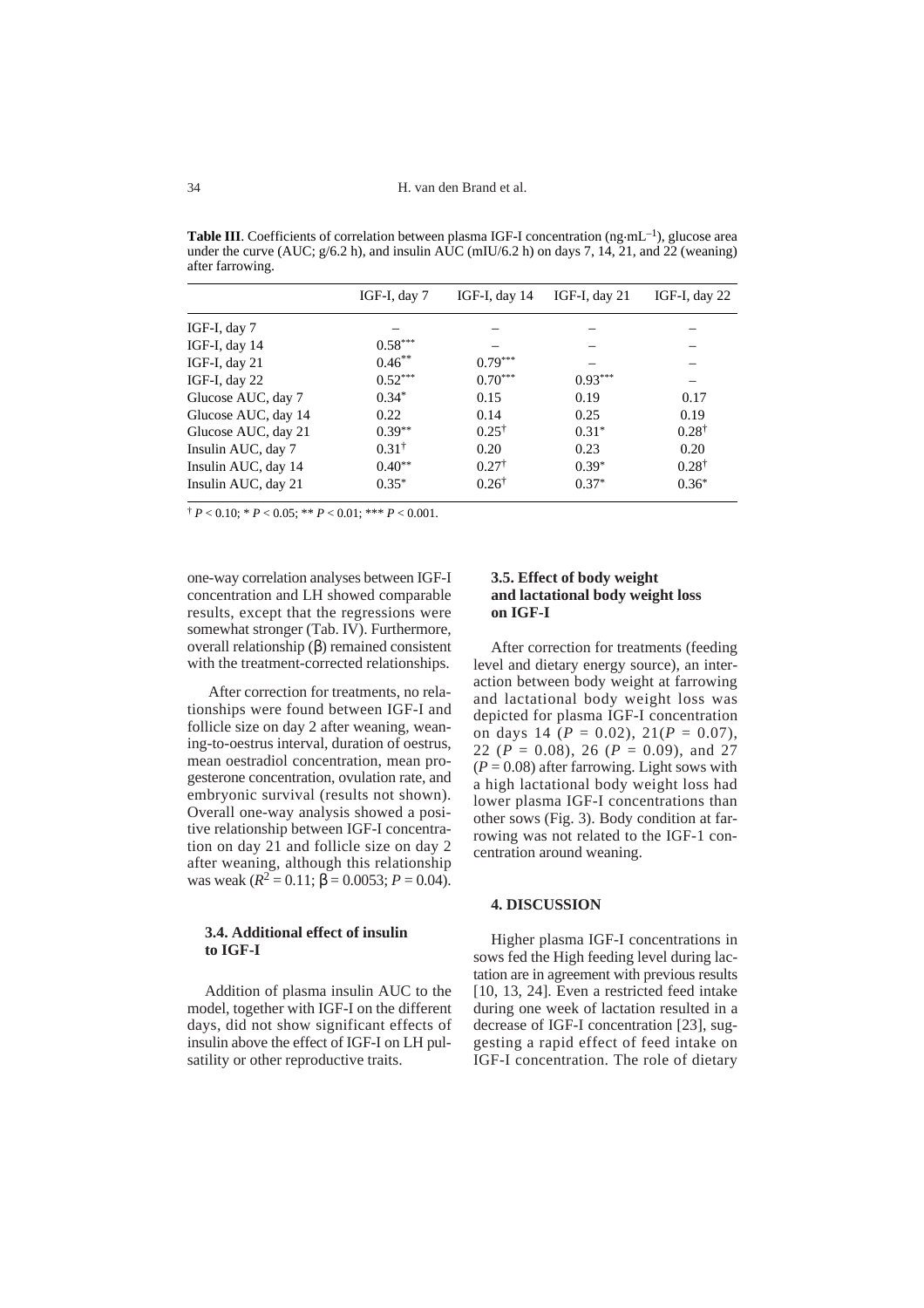|                                            |           |                | <b>SEM</b> |      | Treatment corrected <sup>b</sup> |        | Overall one way <sup>b</sup> |       |        |                      |
|--------------------------------------------|-----------|----------------|------------|------|----------------------------------|--------|------------------------------|-------|--------|----------------------|
|                                            |           |                |            |      | $R^2$                            | β      | $P$ -value<br>linear         | $R^2$ | β      | $P$ -value<br>linear |
| IGF-I day 21, ng $\cdot$ mL <sup>-1a</sup> | $\leq 84$ | $85 - 162$     | $\geq 163$ |      |                                  |        |                              |       |        |                      |
| Total number of sows, $n$                  | 14        | 14             | 14         |      |                                  |        |                              |       |        |                      |
| Sows at the High feeding level             | 3         | 8              | 10         |      |                                  |        |                              |       |        |                      |
| Sows at the Fat-rich diet                  | 11        | 5              | 5          |      |                                  |        |                              |       |        |                      |
| LH pulses day 21, $n/12$ h                 | 0.54      | 0.46           | 0.95       | 0.20 | 0.34                             | 0.0035 | 0.15                         | 0.13  | 0.0040 | 0.02                 |
| LH pulses day 22, $n/12$ h                 | 6.00      | 7.39           | 7.89       | 0.77 | 0.55                             | 0.0143 | 0.10                         | 0.25  | 0.0233 | 0.001                |
| LH surge, $ng·mL^{-1}$                     | 3.82      | 4.43           | 5.56       | 0.53 | 0.31                             | 0.0138 | 0.07                         | 0.09  | 0.0081 | 0.09                 |
| IGF-I d 22, ng·mL <sup>-1a</sup>           | $\leq 52$ | $53 - 114$     | $\geq$ 115 |      |                                  |        |                              |       |        |                      |
| Total number of sows, $n$                  | 14        | 14             | 14         |      |                                  |        |                              |       |        |                      |
| Sows at the High feeding level             | 4         | 7              | 11         |      |                                  |        |                              |       |        |                      |
| Sows at the Fat-rich diet                  | 9         | $\overline{7}$ | 5          |      |                                  |        |                              |       |        |                      |
| LH pulses day 22, $n/12$ h                 | 6.22      | 7.03           | 8.18       | 0.77 | 0.59                             | 0.0199 | 0.03                         | 0.20  | 0.0234 | 0.004                |
| LH surge, $ng \cdot mL^{-1}$               | 3.79      | 4.31           | 5.62       | 0.47 | 0.34                             | 0.0193 | 0.04                         | 0.14  | 0.0121 | 0.03                 |

**Table IV.** Relationships between IGF-I concentration on days 21 and 22 (weaning) after farrowing and LH traits.

<sup>a</sup>LSmeans estimated with model: Y = μ + feeding level + batch (feeding level) + energy source + feeding level × energy source + IGF-I class + e.<br><sup>b</sup> Treatment corrected: Model: Y = μ + feeding level + batch (feeding leve

Overall one way: Model:  $Y = \mu + IGF-I + e$ .

IGF-I, energy source and level in reproductive sows

IGF-I, energy source and level in reproductive sows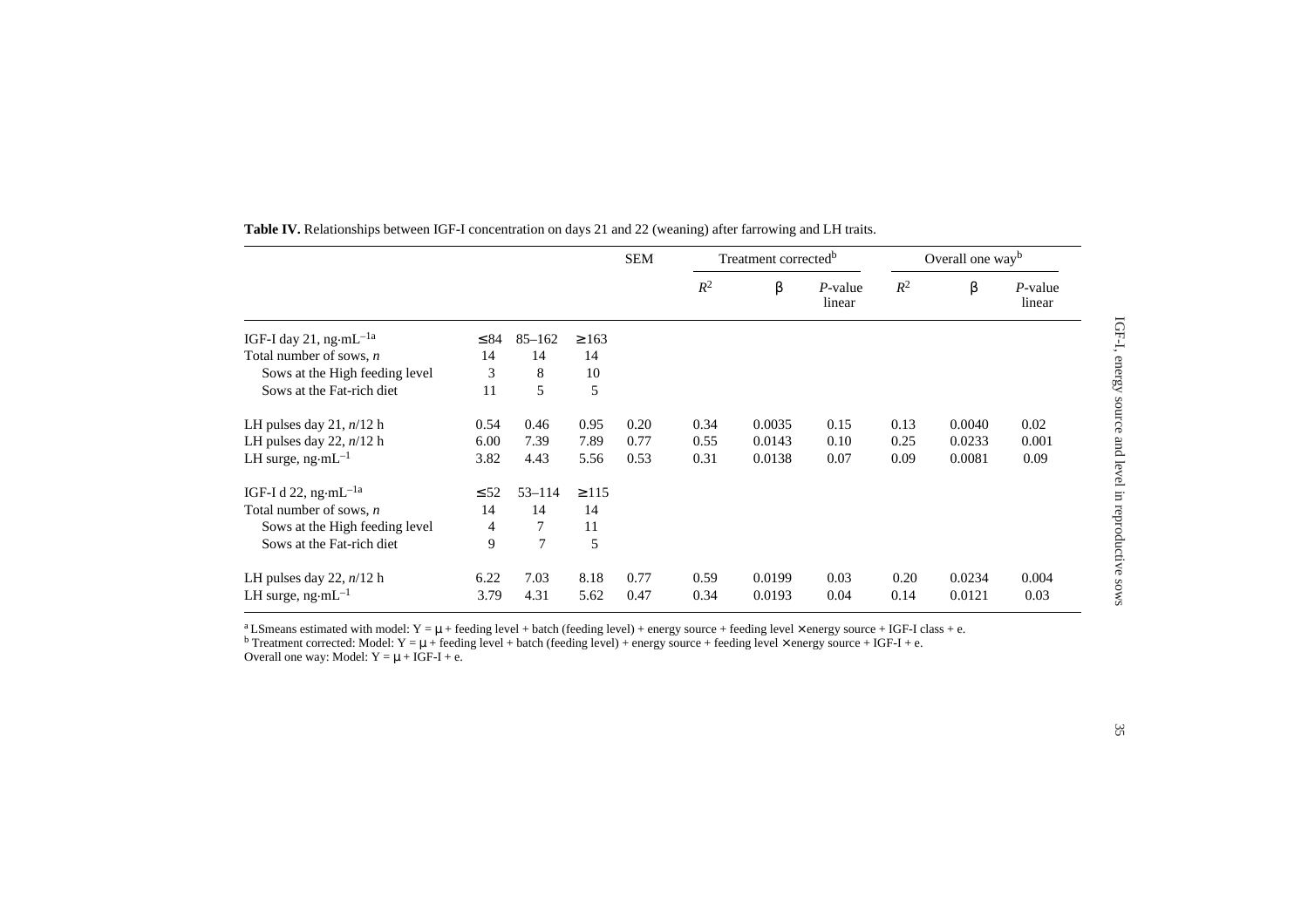H. van den Brand et al.



**Figure 2.** Relationship between IGF-I concentration on day 21 of lactation and number of LH pulses per 12 h on the day of weaning (day 22). From 3 sows the number of LH pulses was to high to count them accurately. Their IGF-1 concentrations on day 21 of lactation were 175, 197 and 253 ng  $mL^{-1}$ .



**Figure 3.** Effect of body weight at farrowing and lactational body weight loss (corrected for treatments) on plasma IGF profile (SEM = 8). Light = Body weight at farrowing ≤ 160 kg; Heavy = Body weight at farrowing > 160 kg; Low = Lactational body weight loss  $\leq$  17 kg; High = Lactational body weight  $loss > 17$  kg; W = Effect of body weight at farrowing; L = Effect of lactational body weight loss; I = interaction between body weight at farrowing and lactational body weight loss.

energy source on IGF-I concentration has hardly been investigated in the pig. In dairy cattle, no differences in IGF-I and insulin concentrations were found between cows receiving one of three levels of dietary fat [1]. Our data show that giving sows a starchenriched diet has a positive effect on both plasma IGF-I and insulin [19] concentration. Moreover, a positive correlation

between plasma IGF-I and insulin concentration is observed, in agreement with data obtained by Quesnel et al. (unpublished results) in restricted fed lactating sows and restricted fed cyclic gilts. This positive relationship between insulin and IGF-I agrees well with the finding that insulin stimulates in vitro production of IGF-I by rat liver cells [4, 6]. In cyclic gilts fed at 2.4 times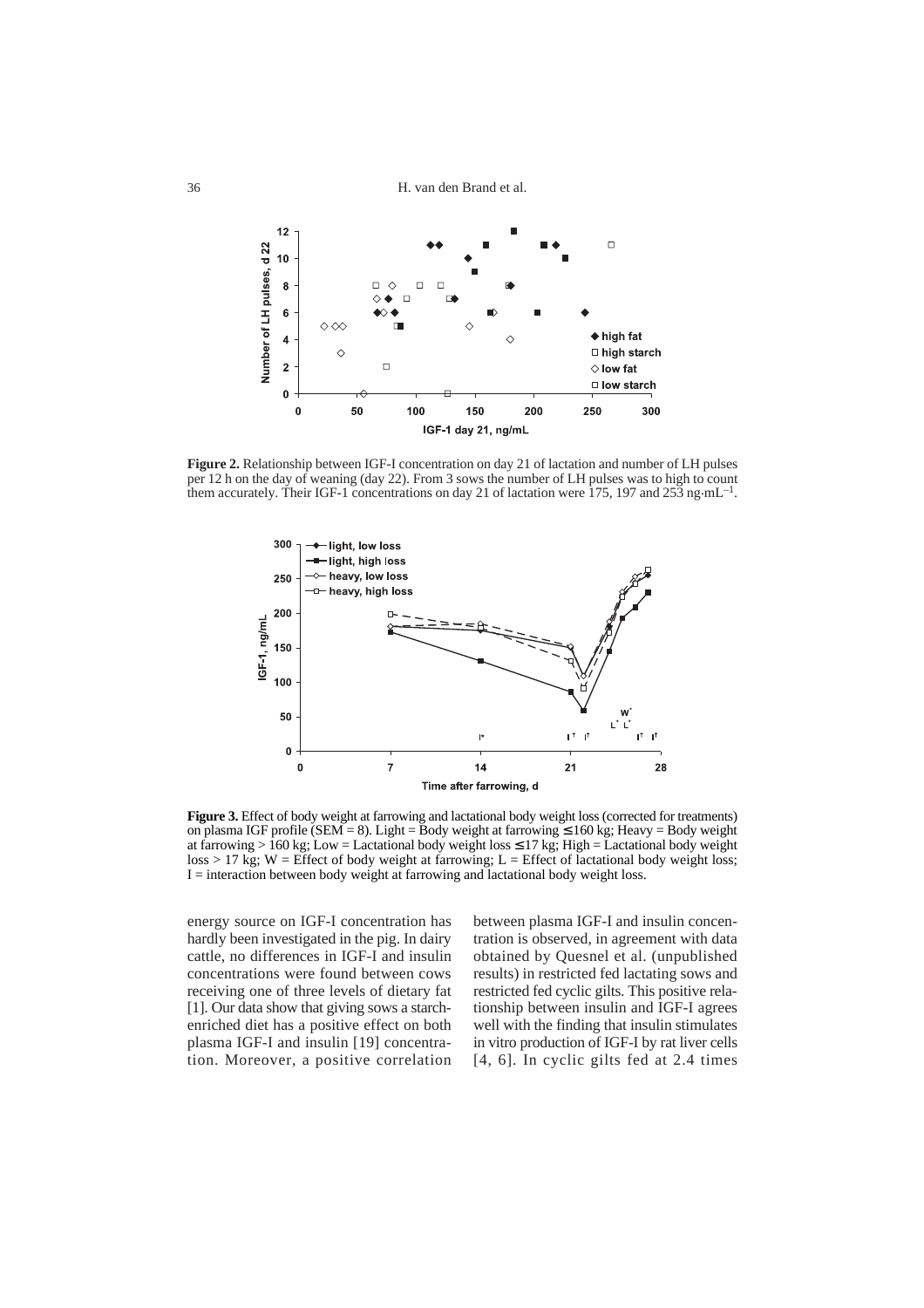maintenance this positive relationship between insulin and IGF-1 was not found (Quesnel et al., unpublished results). It seems that the relationship between insulin and IGF-1 only exist when feed intake is relatively low. When feed intake is high, insulin levels are high [7, 13], and are probably not limiting for IGF-I production. Contrarily, when feed intake is low, plasma insulin concentration is low, and probably not high enough to mediate maximum production of IGF-I by the liver.

The interaction between body weight at farrowing and lactational body weight loss demonstrates that the combination of both factors determines plasma IGF-I concentration throughout lactation and even after weaning. It seems that increasing body weight at farrowing can prevent the negative influence of excessive weight loss during lactation on plasma IGF-I concentration. Therefore, rearing strategy and feeding management during pregnancy and lactation could be important determinants for subsequent IGF-I production. A positive relationship between body weight and IGF-I concentration was also found in prepubertal gilts [2]. In the current study sows were in a normal condition at farrowing and body weight loss and backfat thickness loss during lactation was not excessive. Even with this relatively mild contrast in lactational body weight loss and backfat thickness loss, differences in IGF-1 concentration were observed. Therefore, it seems that feed management to reduce body weight and backfat thickness loss, are tools to affect IGF-1 concentration and consequently reproductive performance.

Our data show that IGF-I concentration does not vary during lactation in primiparous sows receiving the High feeding level, but decreases during lactation in sows at the Low feeding level during lactation. This is in agreement with previous experiments with well-fed multiparous sows [15] and underfed primiparous sows [8]. The present study is, to our knowledge, the first one that carefully describes the post-weaning plasma IGF-I pattern: Schams et al. [15] only measured on day 3 post-weaning, Caroll et al. [3] on days 1 and 4 after weaning, and Messias de Bragança and Prunier [10] on days 1 and 8 after weaning.

It is also the first time that a decrease in IGF-I is described on the day of weaning. This decrease is probably due to the fact that sows were deprived of feed on that specific day. During the following days, IGF-I concentrations increased, especially in sows that were restricted fed during lactation. As a consequence, the effect of the lactational feed intake on IGF-I was reduced and, at day 5 post-weaning, the difference between lactational feeding levels was obliterated. This is in good agreement with data from Caroll et al. [3] and Messias de Bragança and Prunier [10] showing that the IGF-I concentration of restricted fed sows during lactation restore within a few days post-weaning to comparable levels as those observed in sows fed ad libitum during lactation.

The positive relationship of IGF-I measured just before and after weaning with LH pulsatility determined on the day of weaning, and the pre-ovulatory LH surge suggests that IGF-I not only acts at the ovarian level (see for review [5, 17]), but also at the hypothalamic-pituitary level. This is supported by the results of Whitley et al. [22]. They found, in vitro, an increased LH secretion by porcine anterior pituitary cells when IGF-I was added to the medium. Pettigrew and Tokach [12] also found a positive correlation between IGF-I concentration and LH secretion in lactating sows. However, such relationship between IGF-I and LH pulse frequency just before and after weaning was not observed by Quesnel et al. [13]. Remarkable is the relatively large variation in IGF-1 concentration within the treatment groups; for example the Low Starch group varied in IGF-1 concentration on day 21 of lactation from 66 to 267 ng·mL<sup>-1</sup> and a LH pulse frequency on the day of weaning from 0 to 11.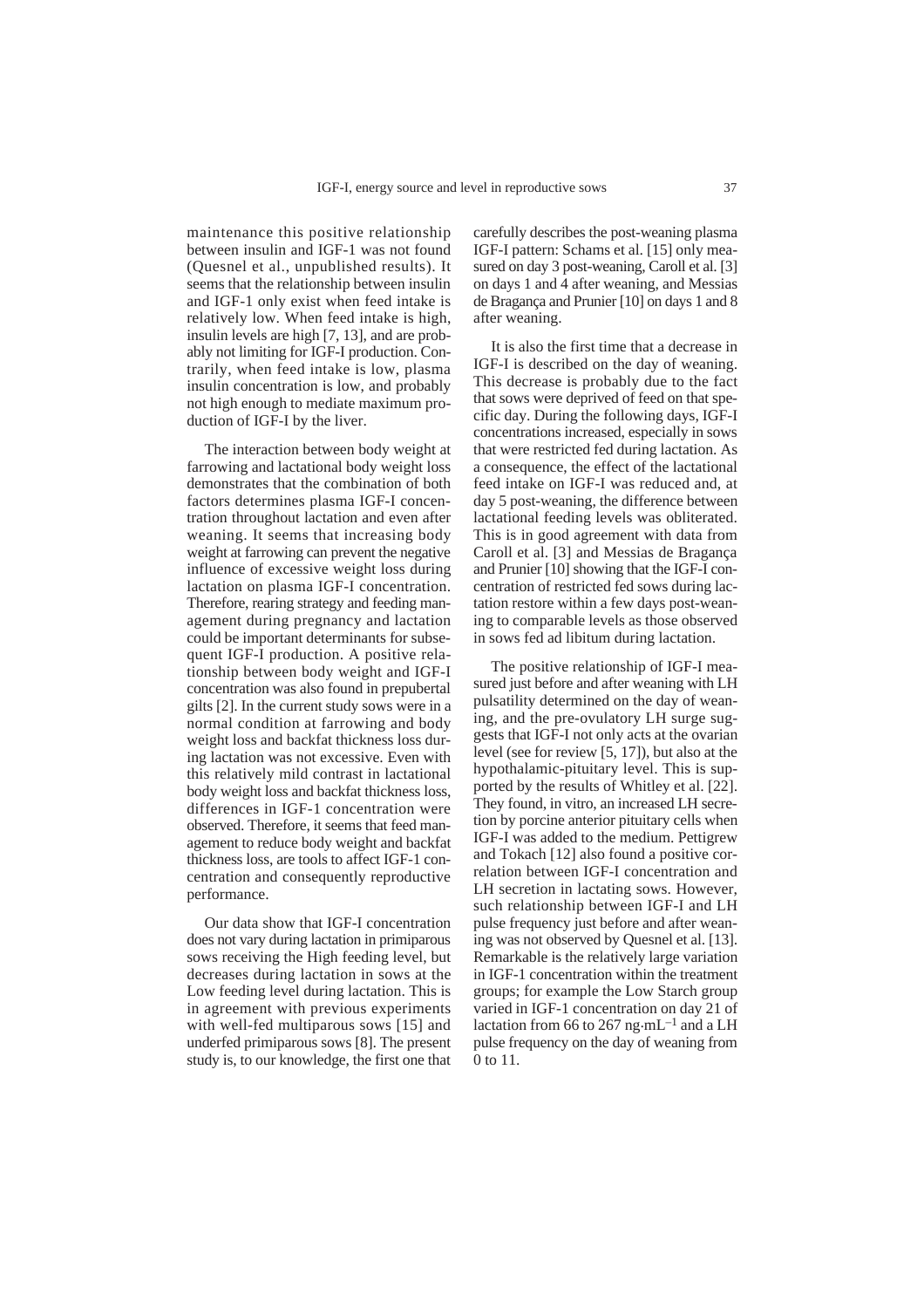The feed deprivation on the day of weaning resulted in a depressed plasma IGF-I concentration. It should be noticed that this occurred at the time when LH pulse frequency increased and around the time when pre-ovulatory follicles were probably recruited. Therefore, it should be questioned whether this deprivation of feed on the day of weaning may influence the subsequent reproductive performance, especially in sows that were light at weaning.

Plasma insulin concentration did not have significant relationships with reproductive traits [19]. Together with IGF-I, insulin did not have an additional effect on reproductive traits. This suggests that, in the present experiment, IGF-I rather than plasma insulin may have mediated the effect of the feeding regimen on the reproductive axis. A reason for this phenomenon can possibly be found in the high variation in insulin concentration during the day (pre- and postprandial), whereas IGF-I concentration is more constant.

From the present study, it can be concluded that IGF-I just before and after weaning seems to be related with LH pulsatility of primiparous sows. A high feeding level during lactation and a starch-rich diet enhanced IGF-I concentrations. A high body weight at farrowing may compensate for a detrimental effect of severe lactational body weight loss regarding IGF-I concentrations around weaning. This all implicates that increasing body reserves at farrowing and giving a starch-enriched diet during and after lactation could be tools to improve IGF-I production and reproductive performance of primiparous sows.

#### **ACKNOWLEDGEMENTS**

The financial support of the Dutch Organization of Scientific Research (NWO), the Product Board for Animal Feed (PDV), and the Product Boards for Livestock, Meat, and Eggs (PVE) is gratefully acknowledged. The authors thank F.W. Rietveld for technical assistance during the

experiment, A.M. Mounier and A. Pasquier for IGF-I analyses, and H. Quesnel for critical evaluation of the manuscript.

#### **REFERENCES**

- [1] Beam S.W., Butler W.R., Energy balance and ovarian follicle development prior to the first ovulation postpartum in dairy cows receiving three levels of dietary fat, Biol. Reprod. 56 (1997) 133–142.
- [2] Booth P.J., Craigon J., Foxcroft G.R., Nutritional manipulation of growth and metabolic and reproductive status in prepubertal gilts, J. Anim. Sci. 72 (1994) 2415–2424.
- [3] Caroll C.M., Lynch P.B., Boland M.P., Spicer L.J., Austin F.H., Leonard N., Enright W.J., Roche J.F., The effects of feed intake during lactation and postweaning on the reproductive performance and hormone and metabolite concentrations of primiparous sows, Anim. Sci. 63 (1996) 297–306.
- [4] Daughaday W.H., Mueller M.C., Phillips L.S., The effect of insulin and growth hormone on the release of somatomedin by the isolated rat liver, Endocrinology 98 (1976) 1214–1219.
- [5] Giudice L.C., Insulin-like growth factors and ovarian follicular development, Endocrine Reviews 13 (1992) 641–669.
- [6] Johnson T.R., Blossey B.K., Denko C.W., Ilan J., Expression of insulin-like growth factor-I in cultured hepatocytes: Effects of insulin and growth hormone, Mol. Endocrinol. 3 (1989) 580–587.
- [7] Koketsu Y., Dial G.D., Pettigrew J.E., Xue J., Yang H., Lucia T., Influence of lactation length and feed intake on reproductive performance and blood concentrations of glucose, insulin and luteinizing hormone in primiparous sows, Anim. Reprod. Sci. 52 (1998) 153–163.
- [8] Kusina J., Pettigrew J.E., Sower A.F., White M.E., Crooker B.A., Hathaway M.R., Effect of protein intake during gestation and lactation on the lactational performance of primiparous sows, J. Anim. Sci. 77 (1999) 931–941.
- [9] Louveau I., Bonneau M., Effect of a growth hormone infusion on plasma insulin-like growth factor-I in Meishan and Large White pigs, Reprod. Nutr. Dev. 36 (1996) 301–310.
- [10] Messias de Bragança M., Prunier A., Effects of low feed intake and hot environment on plasma profiles of glucose, nonesterified fatty acids, insulin, glucagon, and IGF-I in lactating sows, Domest. Anim. Endocrinol. 16 (1999) 89–101.
- [11] Monget P., Martin G.B., Involvement of insulinlike growth factors in the interactions between nutrition and reproduction in female mammals, Human Reproduction 12, Suppl. 1 (1997) 33–52.